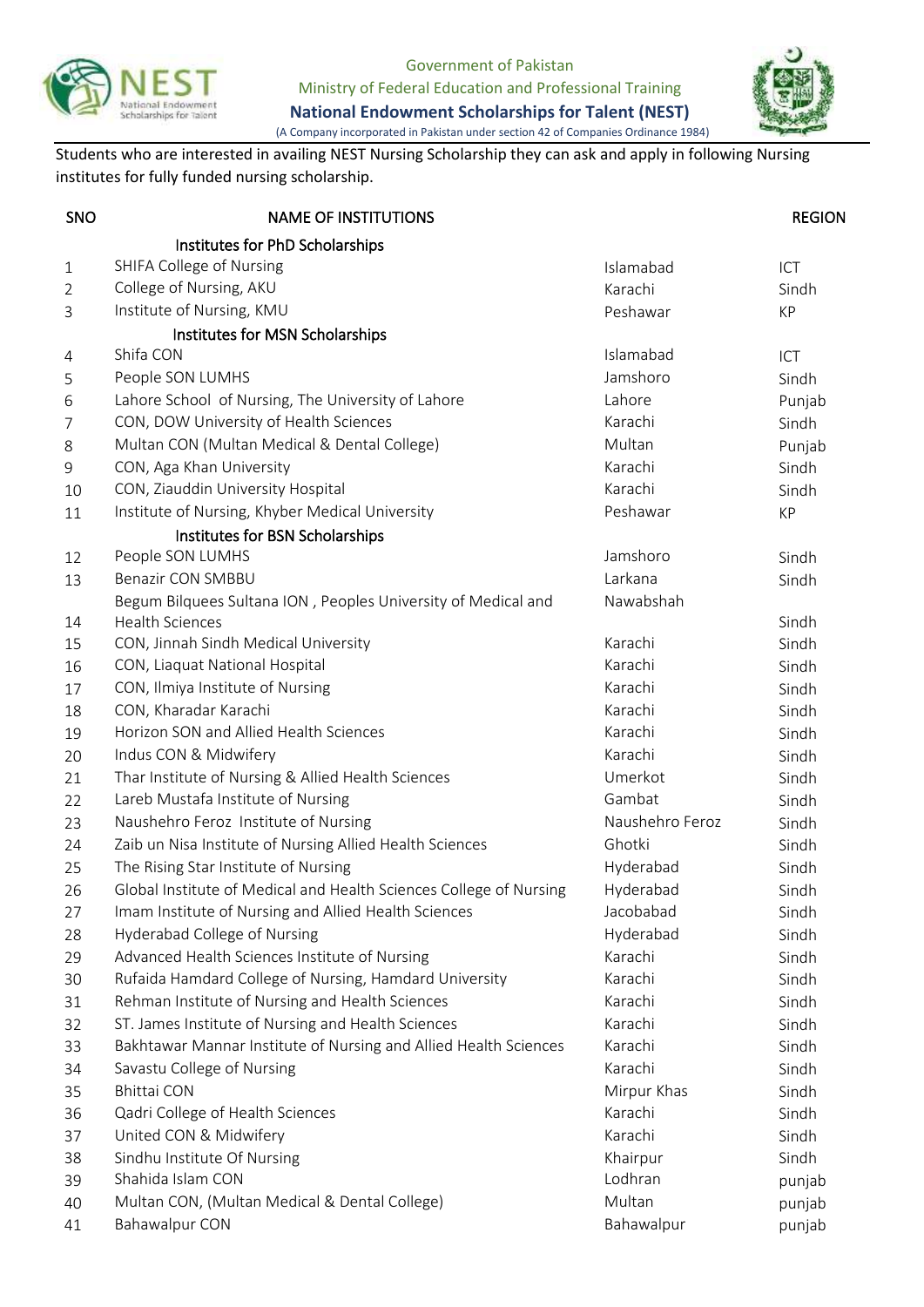

## Government of Pakistan

Ministry of Federal Education and Professional Training

**National Endowment Scholarships for Talent (NEST)**



(A Company incorporated in Pakistan under section 42 of Companies Ordinance 1984)

| -42 | Armed Forces Post Graduate Medical Institute - AFPGMI | Rawalpindi | punjab |
|-----|-------------------------------------------------------|------------|--------|
| -43 | CON, Institute of Nursing Wah Medical College - Armed | Wah Cantt  | punjab |

|    | Institutes for BSN Scholarships                                |                 |        |
|----|----------------------------------------------------------------|-----------------|--------|
| 44 | <b>Bharia SON</b>                                              | Lahore          | punjab |
| 45 | Saeeda Waheed CON                                              | Lahore          | punjab |
| 46 | Superior CON                                                   | Lahore          | punjab |
| 47 | Lahore School of Nursing, The University of Lahore             | Lahore          | punjab |
| 48 | Aziz Fatimah CON                                               | Faisalabad      | punjab |
| 49 | Medicare CON                                                   | Multan          | punjab |
| 50 | Rashid Latif Nursing College                                   | Lahore          | punjab |
| 51 | New Advance CON & Allied Health Sciences                       | Lahore          | punjab |
| 52 | Gulf College of Nursing and Allied Health Sciences             | Dera Ghazi Khan | punjab |
| 53 | Aligarh College of Nursing                                     | Lahore          | punjab |
| 54 | Al-Aleem Medical College                                       | Lahore          | punjab |
| 55 | CON Islamia University Bahawalpur                              | Bahawalpur      | punjab |
| 56 | Farrukh Mukhtar CON Multan                                     | Multan          | punjab |
| 57 | TLC College of Nursing                                         | Lahore          | punjab |
| 58 | Gulfreen Nursing College / Avicenna Medical College            | Lahore          | punjab |
| 59 | Independent Nursing College                                    | Faisalabad      | punjab |
| 60 | CON, Foundation University Islamabad Campus (FUIC)             | Islamabad       | ICT    |
| 61 | PIMS CON                                                       | Islamabad       | ICT    |
| 62 | <b>Islamabad Nursing College</b>                               | Islamabad       | ICT    |
| 63 | Prime CON                                                      | Islamabad       | ICT    |
| 64 | Rawal Institute of Nursing                                     | Islamabad       | ICT    |
| 65 | NCS Institute of Sciences                                      | Islamabad       | ICT    |
| 66 | Health Aid College of Nursing                                  | Islamabad       | ICT    |
| 67 | Pak Institute of Nursing                                       | Islamabad       | ICT    |
| 68 | Nova Institute of Nursing (National Institute of Mod.Sciences) | Islamabad       | ICT    |
| 69 | Bashir Institute of Nursing                                    | Islamabad       | ICT    |
| 70 | Aman CON                                                       | Islamabad       | ICT    |
| 71 | Bacha Khan Medical College (BKMC) MTI, CON, Mardan             | Mardan          | KP     |
| 72 | Institute of Nursing, Khyber Medical University                | Peshawar        | KP     |
| 73 | Post Graduate CON                                              | Peshawar        | КP     |
| 74 | CON, Rehman Medical Institute(RMI)                             | Peshawar        | КP     |
| 75 | CON, Rufaida CON (Peshawar Medical College)                    | Peshawar        | KP     |
| 76 | Elizebeth Rani CON & Health Sciences                           | Mardan          | KP     |
| 77 | North West Institute of Health Sciences (Nursing)              | Peshawar        | KP     |
| 78 | The Quaid-e-Azam CON & Health Sciences, Swabi.                 | Swabi           | KP     |
| 79 | Royal CON                                                      | SWAT            | KP     |
| 80 | Pak-SWISS CON                                                  | SWAT            | KP     |
| 81 | Mardan Institute of Nursing and Allied Health Sciences         | Mardan          | KP     |
| 82 | Farkhanda Institute of Nursing & Public Health                 | Peshawar        | KP     |
| 83 | Hassan CON                                                     | Swat            | KP     |
| 84 | Swat CON                                                       | Swat            | KP     |
| 85 | Swabi CON                                                      | Swabi           | KP     |
| 86 | Sarhad Institute of Nursing and Allied Health Sciences         | Mardan          | KP     |
| 87 | Himalaya College of Nursing and Allied Health Sciences         | Mardan          | KP     |